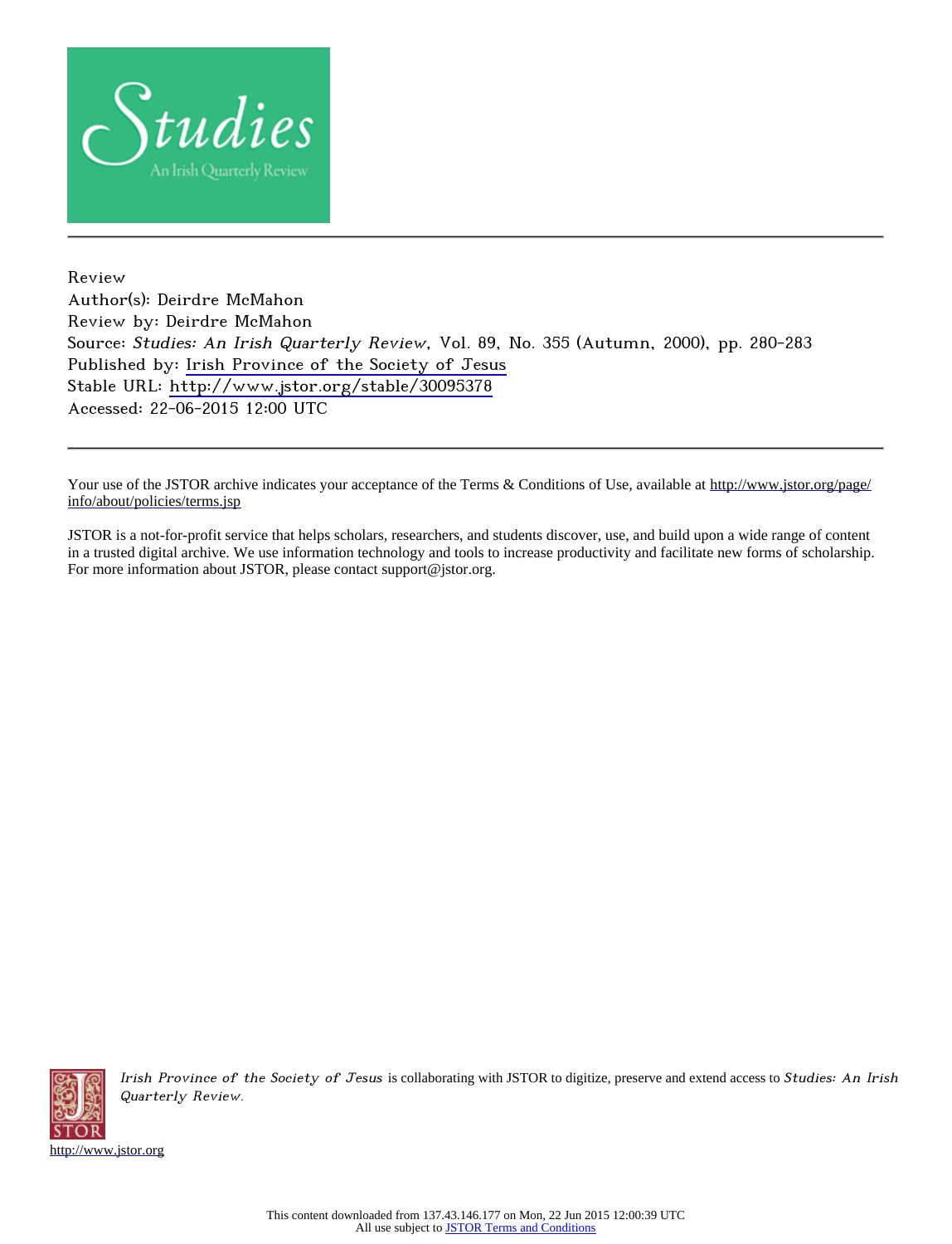"Book Reviews" Studies . Volume 89 . Number 355

# **Book Reviews Autumn 2000**

**Volume 89 Number 355** 

## **Oracles of God: The Roman Catholic Church and Irish Politics, by Patrick Murray, Dublin: University College Press, 2000, pp.493.**

**Patrick Murray's ground-breaking study examines the political role of the**  Catholic Church in one of the most divisive and controversial periods of Irish **history. As he observes in his introduction, the energetic political activity of the post-Cullenite Church was facilitated by the absence of any effective secular leadership between the death of O'Connell and the rise of Parnell. In fact, the decrees of the National Council of Bishops in 1854 had forbidden clergy to discuss politics inside churches and to engage in political controversy with other clergy either in the press or public meetings. This was reiterated at the Plenary Synod of Maynooth in 1900 but since priests were also instructed to help secure the election of "men of integrity" who were "favourable to the Catholic religion", the rationale for clerical political involvement was easily justified. The hierarchy itself saw off Vatican intervention in 1888 over the Plan of Campaign. But in the aftermath of the**  Parnell split there was clear resentment among senior members of the **hierarchy at the way they had been sidelined by the fallen leader and his party. Murray quotes Archbishop Logue's aggrieved complaint to Archbishop Walsh that Irish Party MPs had "climbed to their present influential positions on the shoulders of Irish priests and Irish bishops". The clear implication was that the political debt now owed to them was a restoration of the influence they had lost under Parnell.** 

**In the quarter century after Parnell's death the Church and the Party bided their time until Home Rule came to the boil again after 1910. Then came the Rising which brought the Catholic Church face-to-face with a new and more aggressively self-confident generation of nationalists. It also revived the long-standing tensions in the Church's relationship with radical nationalism,**  the complexities of which had been demonstrated with the Fenians. By 1916 **the younger clergy were considerably influenced by the new cultural and nationalist movements that had sprung up since the 1890s. Murray only briefly refers to the landmark O'Hickey controversy over compulsory Irish in 1909 which revealed the distance opening up between the younger and senior clergy and which came to a head during the War of Independence and Civil War. The challenge posed to the Church by the 1916 rebels, as Murray writes, lay in the fact that many were Catholic mystics and idealists who invoked Christian imagery, particularly its sacrificial aspects, "to justify a** 

**280**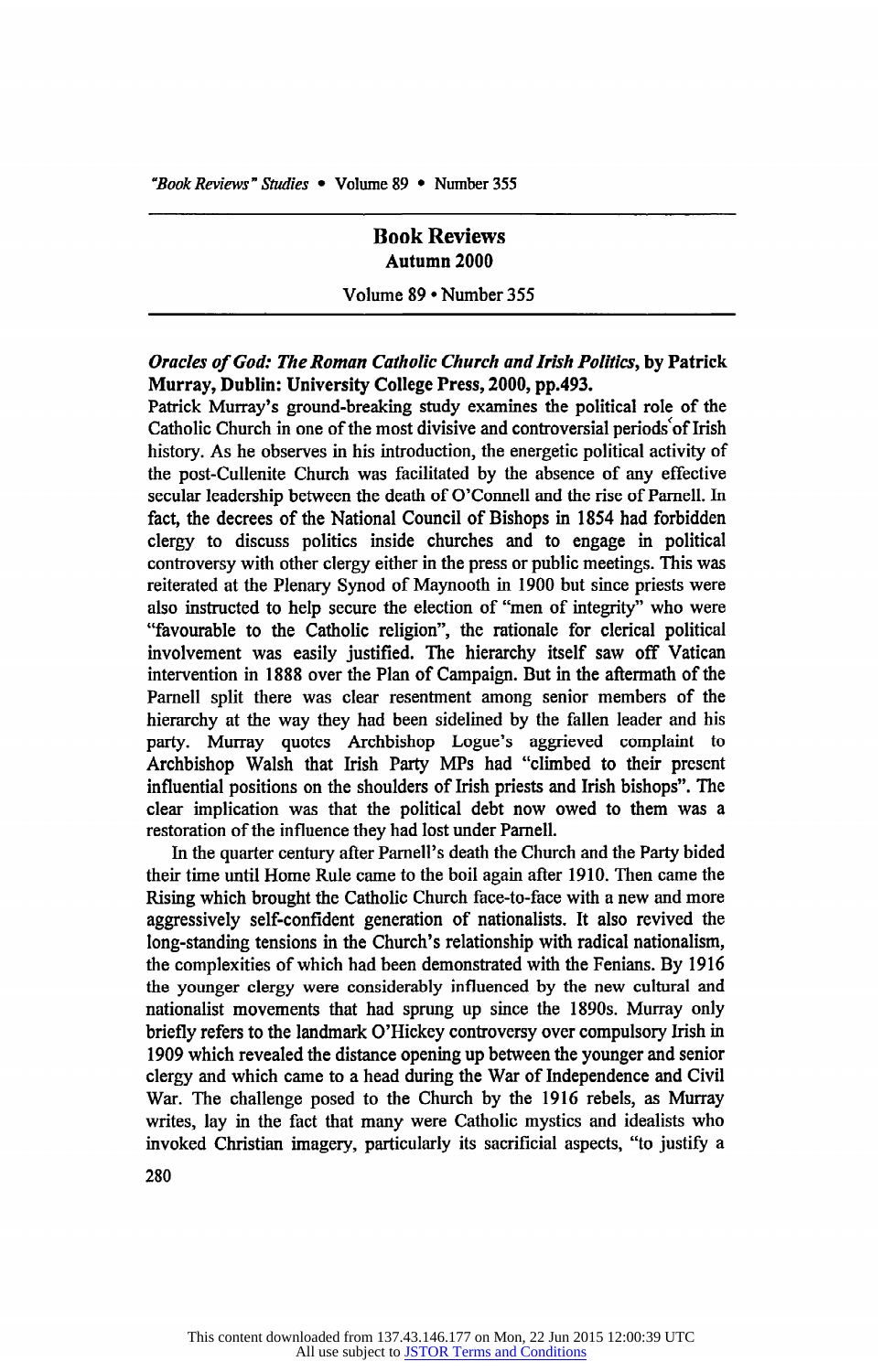## Studies • Volume 89 • Number 355

**rebellion which clearly contravened explicit Catholic teaching on the subject". As the War of Independence got under way, the Church's dilemma intensified. In November 1920 the former Rector of University College Dublin, Father William Delany S.J., who had experienced armed revolution during his time in Rome, complained to Archbishop Walsh that the "abominable assassinations" mounted by Collins and his squad could never be justified in the light of traditional Church teaching and should have incurred immediate excommunication. But Walsh and his Episcopal**  colleagues were walking a tightrope - trying to accommodate a successful **and popular revolt against British rule without alienating the potential rulers of the new independent state by condemnation of their methods.** 

**Murray's account of the period up to and after the Civil War breaks new ground in its unprecedented access to diocesan records around the country and in his thorough and rewarding trawl through the provincial press. In previous publications Dermot Keogh got access to diocesan records in Dublin and Armagh but Murray has consulted archives in Ardagh and Clonmacnoise, Clonfert, Clogher, Cloyne, Dromore, Elphin, Galway, Kerry, Killaloe, Kildare and Leighlin, Limerick, and Tuam. This range of material redresses the balance by highlighting the views of the other members of the hierarchy who have been frequently overshadowed by the primates of Dublin and Armagh. As a body the hierarchy firmly supported the Treaty but as the situation deteriorated in 1922 it encountered recalcitrant republicans not amenable to episcopal exhortations. Murray's analysis of this is cogent. "Underlying much Episcopal discourse in the post-Treaty period was the principle that it was the exclusive right and duty of the bishops themselves to determine what issues, political or otherwise, came within the sphere of their authority. There was the further principle that once the Episcopal body, or indeed an individual bishop, had decided that a pronouncement was justified,**  anybody wishing to remain a Catholic was obliged to accept and act upon the **teaching mediated in the pronouncement". There was also a clear sense that the bishops regarded their relationship with the laity as "resembling that between master and servant, their function being to order and direct, that of the laity to listen and obey". The language of power, mastery, subjection and unfailing obedience was "the distinguishing mark of Episcopal discourse, particularly in 1922 and 1923".** 

**The 1922 Lenten pastorals emphasised the need to support the new Provisional Government; Murray considers that the pastoral of Archbishop Harty of Cashel "might well have served as a Treaty Party election manifesto". The support of the bishops was sought again in October 1922 just**  four months after the start of the Civil War but within weeks many bishops **and clergy realised, too late, that for the Provisional Government their October pastoral provided an all too handy justification for its executions**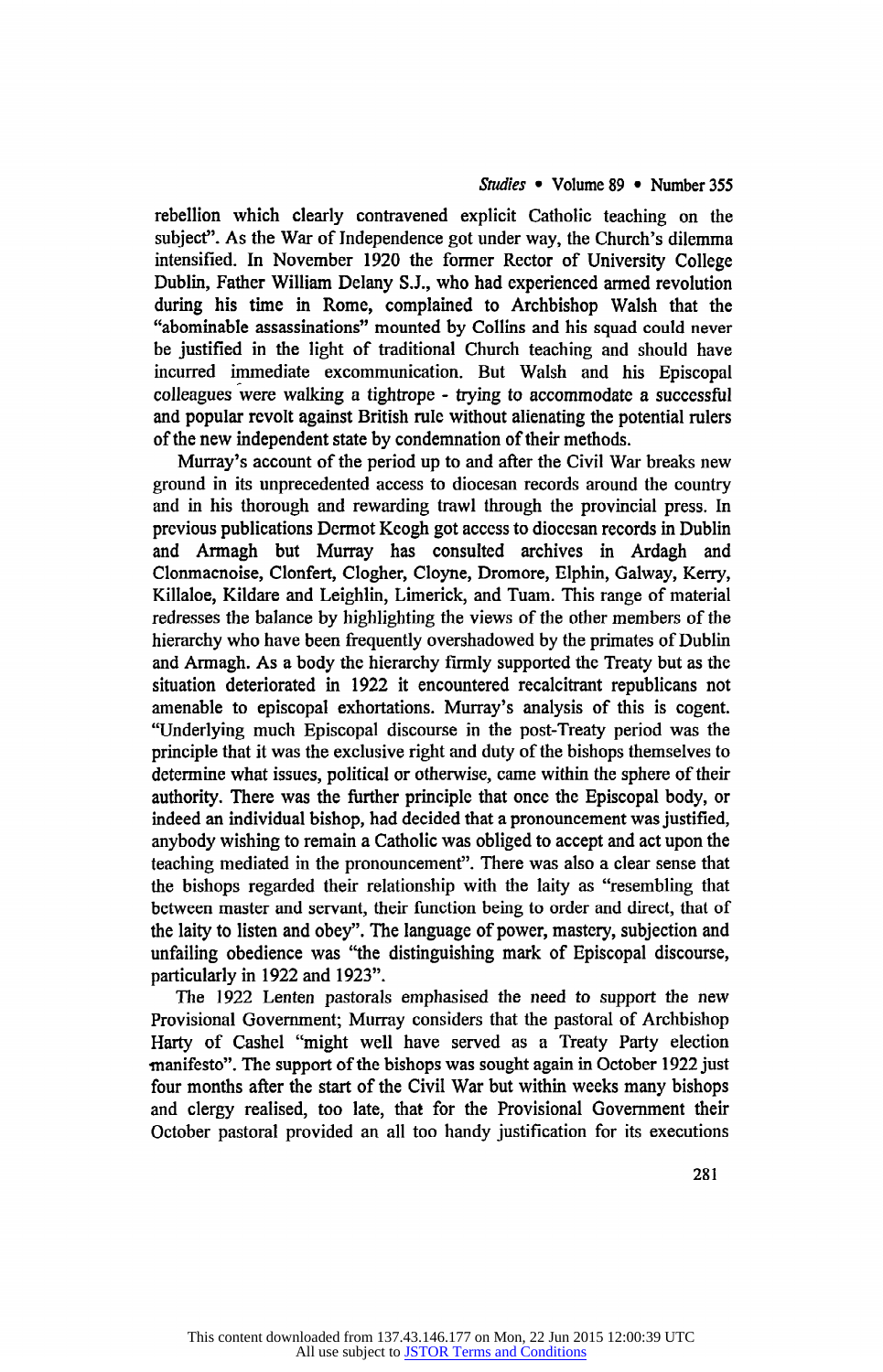#### **"Book Reviews" Studies Volume 89 Number 355**

**policy. Murray detects signs of haste and lack of preparation in the composition of the October pastoral which in places was "contradictory and even absurd". "Our Catholic people" were told that the pastoral's teaching was "authoritative" but "subject, of course, to an appeal to the Holy See". In fact, the Vatican studiously avoided making any comment on the pastoral and**  when a Vatican representative, Monsignor Luzio, came to Ireland the **following spring to investigate republican complaints against the Church, he was comprehensively cold-shouldered by the Church authorities and by the government.** 

**Murray details pro-government clerical involvement in the elections of 1922, 1923, 1925 (which saw senate and local elections, as well as important by-elections and 1927. In the 1925 senate elections there was clerical opposition to the candidacy of Alec McCabe who had resigned from the Dail after the Army Mutiny. The eight priests at the nominating convention**  ensured his defeat. In Roscommon Canon Cummins called on his flock to **"Vote out those pests. Vote out the vanity of the biggest political criminal whose baneful shadow ever crossed the face of Ireland. Put a silencer on the Spaniard". In the June 1927 election there were thirty-three priests involved in the campaign in the Galway constituency, all but five of whom were government supporters. Of the bishops, Morrisroe of Achonry and Keane of Limerick nominated their local Cumann na nGaedheal candidates** 

But this was not the whole picture, as Murray demonstrates in his **comprehensive analysis of pro-republican clergy and bishops. These ranged**  from the Rector and Vice-Rector of the Irish College in Rome, Monsignor **John Hagan and Father Michael Curran, to prominent clerics in the Diaspora like Archbishop Daniel Mannix, Father Peter Yorke and Father Peter Magennis, to the fiery Michael O'Flanagan from Elphin, the Browne brothers in Maynooth, to more humble curates who braved their bishops' wrath (the local press is a particularly good source for the latter). The existence of these sympathisers was to be of vital importance since it meant that de Valera and his supporters were never without ecclesiastical backing. If they had lacked such support, it is probable that a more virulent strain of anti-clericalism**  would have developed among republicans in the aftermath of the Civil War. **As it was, by 1926 several key members of the hierarchy, notably Cohalan of**  Cork and Cardinal O'Donnell, were urging the new Fianna Fáil party to enter **the Free State Dail. Their relief was palpable when this happened the following year.** 

**As Fianna Fail approached power in 1932 there were some clerical attacks on de Valera and his party but they were more muted than the fulminations of a decade earlier. In the years after 1932 some churchmen changed their political allegiance while others made their peace with the new leader; in 1933, for example, two of his most hostile clerical critics in Mayo invited** 

**282**